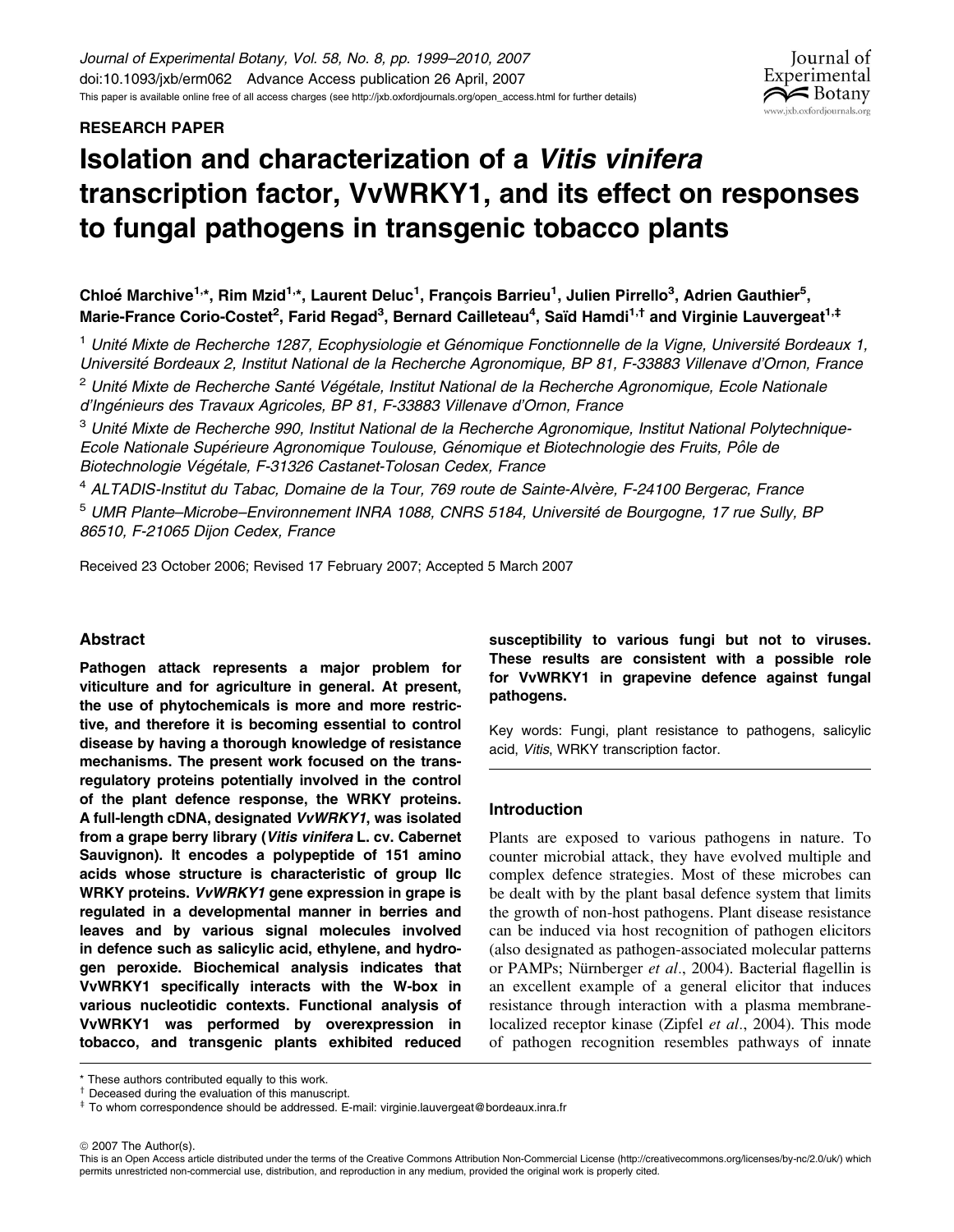immunity response (Gomez-Gomez and Boller, 2002; Navarro et al., 2004). The plant innate immune response is initiated when a plant resistance (R) gene product either directly or indirectly recognizes specific effector molecules or proteins produced by pathogen avirulence (Avr) genes (Martin et al., 2003). This type of recognition triggers defined signal transduction cascades within the infected plant cell, leading to the generation of endogenous signalling coumpounds and to the subsequent biosynthesis of antimicrobial proteins locally as well as systemically, i.e. in distant parts of the plant, a phenomenon termed systemic acquired resistance (SAR) (Ryals et al., 1996). Often, plant resistance is accompanied by rapid localized and programmed cell death at the infection site, termed the hypersensitive response (HR), which is preceded by physiological disturbances (ion fluxes, pH changes, membrane depolarization, and oxidative burst; Nürnberger and Scheel, 2001). HR and SAR are accompanied by the accumulation of defence molecules and proteins, resulting in cell wall modifications and the production of antimicrobial molecules (phytoalexins) and a large group of pathogenesis-related (PR) proteins, some of which have also antimicrobial activities (Van Loon and Van Strien, 1999; Narasimhan et al., 2005).

Elicitor- or pathogen-activated transcription factors play an important role in controlling defence gene expression and plant resistance responses. Five major families of plant transcription factors (bZIP, WRKY, MYB, EREBF, and homeodomain proteins) have been shown to participate in the regulation of plant defence responses (Rushton and Somssich, 1998). It is generally assumed that WRKY transcription factors act as major regulatory proteins by binding to the W-box, a common promoter element contained in several SAR gene promoters (Maleck et al., 2000). This class of transcription factors belongs to a large family of proteins mainly present in plants, and is characterized by their highly conserved DNA-binding region termed the WRKY domain. In plants, many WRKY proteins are involved in the defence against attack by phytopathogens such as bacteria (Dellagi et al., 2000; Asai et al., 2002; Chen et al., 2002; Deslandes et al., 2002; Dong et al., 2003), fungi (Beyer et al., 2001; Asai et al., 2002; Chen et al., 2002; Kalde et al., 2003), and viruses (Wang et al., 1998; Yang et al., 1999; Chen et al., 2002; Yoda et al., 2002; Liu et al., 2004). Furthermore, a role in various physiological processes has also been suggested, including embryogenesis, seed coat and trichome development, senescence, regulation of biosynthetic pathways, and hormonal signalling (Ulker and Somssich, 2004; Lagace and Matton, 2004; Xu et al., 2004; Zhang et al., 2004; Zou et al., 2004; Xie et al., 2005).

Cultivated grapevines (Vitis vinifera L.) are susceptible to many pathogens such as phytoplasmas, viruses, bacteria, and fungi (Galet, 1996; Martini et al., 2002; Ferreira et al., 2004). Among them, the most important are grey mould (Botrytis cinerea), powdery mildew (Erysiphe necator), and downy mildew (Plasmopara viticola), which cause extensive loss of quantity and quality in harvested berries. Consequently, wine growing requires extensive use of phytochemicals. For instance, in France, 50% of the total mass of these products are used in vineyards, which represent only 3.7% of farmed surfaces. Intensive use of chemicals has led to the development of microorganisms resistant to certain types of fungicides, and some products are now prohibited due to their high toxicity. Nowadays, several research strategies are being pursued so that wine growers may produce healthy fruits right up to maturity with a minimum use of chemical treatments.

The aim of this study was to identify components of the grape defence mechanisms, and we focus on a WRKY transcription factor expressed in grape berries because fruits, rich in sugar and other nutrients, provide an ideal target for pathogens. To this end, a full-length cDNA, VvWRKY1, was isolated from a Vitis vinifera grape berry library. The ability of the corresponding protein to bind specifically to W-box DNA elements was demonstrated. Then, its expression was characterized during the development of healthy plants, berries, and leaves, and under stress conditions. The biological role of VvWRKY1 was assessed by its overexpression in Nicotiana tabacum. These transgenic plants exhibited decreased susceptibility towards several fungal pathogens compared with the wild type, implicating this transcription factor in plant defence responses.

## Material and methods

#### Grape plant material

During the 2000 growing season, grape berries from V. vinifera L. cv. Cabernet Sauvignon plants were collected from the 'Domaine du Grand Parc' (INRA, Latresne, France), at different stages of maturity [from 20 to 107 days after flowering (daf)]. Separate seeds and skin/flesh samples were immediately frozen in liquid nitrogen before storage at  $-80$  °C.

Rooted plants obtained from grape cuttings (V. vinifera L. cv. Cabernet Sauvignon) were cultivated on a sandy soil in a growth room programmed for  $25/20$  °C under a 16/8 h light/dark photocycle and at 75% relative humidity (Ollat, 1998). Leaves were collected at different stages, from apices and very young leaves (2– 3 cm wide) to older leaves (9–10 cm wide), to study VvWRKY1 expression in these organs.

Tobacco plants (N. tabacum cv. Xanthi) were grown in vitro at 25 °C on MS medium (Murashige and Skoog, 1962) supplemented with kanamycin  $(100 \text{ mg } 1^{-1})$  for transgenic lines, or without kanamycin for control plants, under a 16 h photocycle at 25/20 °C. Plantlets were transferred to a greenhouse to produce seeds.

#### VvWRKY1 cDNA isolation, vector construction, and plant transformation

The VvWRKY1 full-length cDNA was cloned from a grape berry cDNA library (V. vinifera L. cv. Cabernet Sauvignon veraison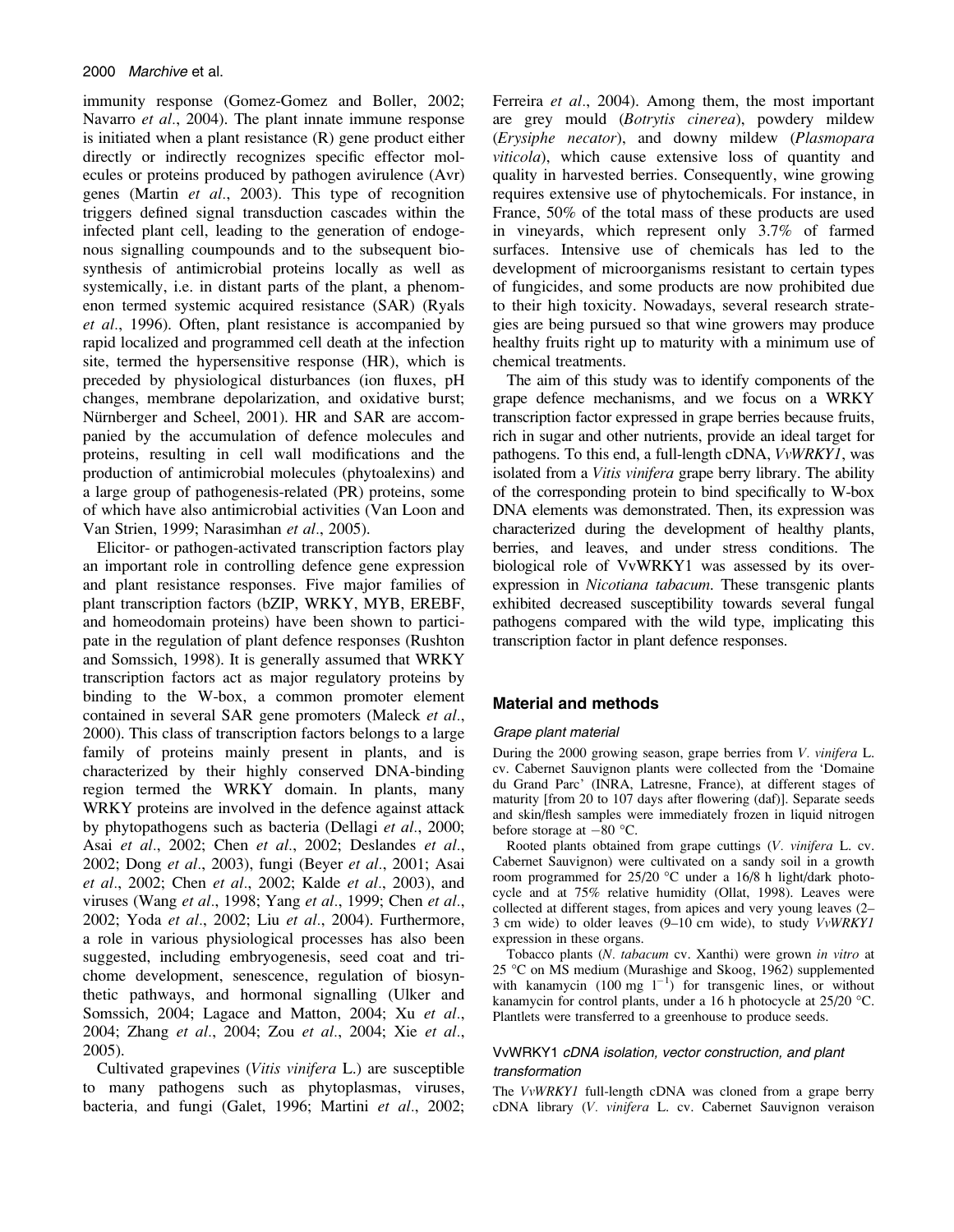stage; Deluc et al., 2006) by PCR screening with oligonucleotides designed in the consensus WRKY sequence  $(F, 5'$ -TGGMGDAARTAYGGRCGAAR-3'; and R, 5'-YTTCGYCCR-TAYTTHCKCCA-3'). These primers were used in combination with T7 and 5' primers located in the pTriplex vector (Smart cDNA library construction kit, Clontech, Palo Alto, CA, USA). After cloning in pGEM-T Easy plasmid (Promega, Charbonnières, France), PCR products were sequenced (Genome Express, Meylan, France), and specific oligonucleotides defined within the  $5'$  and  $3'$  non-coding regions were used to amplify VvWRKY1 full-length cDNA.

To overexpress  $VvW\overrightarrow{RXY}$  in tobacco,  $XbaI$  and  $SacI$  restriction sites were added, respectively, at the  $5'$  and  $3'$  ends of the cDNA by PCR amplification with modified primers (F, 5'-CTCAATCTA-GATCAGTCTCTC-3'; and R, 5'-TCCAAGAGCTCATATGGGT-GT-3<sup>'</sup>). The full-length modified fragment was inserted into a pGEM-T Easy vector and, after restriction with XbaI and SacI, subcloned into the same restriction sites of the binary p35SGiBin19 plasmid (Karimi et al., 2000). The resulting p35SGiBin19-VvWRKY1 containing the full coding sequence of VvWRKY1 in the sense orientation downstream of the 35S promoter was first introduced into Agrobacterium tumefaciens LBA 4404 strain (Hoekema et al., 1983). Tobacco (N. tabacum cv. Xanthi) was then transformed using the leaf disc method (Horsch et al., 1985). Transgenic progeny lines were selected on MS medium supplied with kanamycin  $(100 \text{ mg l}^{-1})$  and carried to homozygosity.

## In vitro VvWRKY1 protein synthesis and electrophoretic mobility shift assay

The VvWRKY1 protein was produced by the *in vitro* transcription and translation method with the TnT T7 quick system for the PCR DNA system (Promega, Charbonnières, France) according to the manufacturer's instructions. The coding sequence was first amplified with Turbo-Pfu (Stratagene) using the following primer pairs: F, 5'- AGATCCTAATACGACTCACTATAGGGAGCCACCAT-GAAGGCCACCAAATACTT-3'; and R,  $5'$ -  $(T)_{32}$ GGTGAAATG-GAAACATTCAT-3', and the PCR product was used as template. Protein detection was performed using the Transcend<sup>TM</sup> non-radioactive translation detection system (Promega, Charbonnières, France). Double-stranded probes were labelled with  $[33P]$ ATP using a 5' end labelling kit (Amersham Pharmacia Biotech, Buckinghamshire, UK) and purified on a  $6\%$  non-denaturing polyacrylamide gel in  $0.5\times$ TBE buffer at 250 V. The resultant 120 000 cpm labelled DNA probe was incubated with  $4 \text{ ml}$  of protein reaction mixture,  $2 \mu$ g of poly(dI–dC)–poly(dI–dC) and the binding buffer (20 mM TRIS, 50 mM NaCl,  $10\%$  glycerol, 7 mM  $\beta$ -mercaptoethanol) in a 20  $\mu$ l reaction volume. In competition experiments, specific competitor was added in 200-fold molar excess prior to the addition of the protein. The mixture was incubated for 30 min at room temperature and analysed on a non-denaturing  $6\%$  polyacrylamide gel in  $0.5\times$  TBE buffer at 150 V. The gel was then dried and autoradiographed using a Fujix BAS 2000 system (Fuji Photofilm, Tokyo, Japan).

#### Wounding and chemical treatments

Two-month-old rooting plants obtained from grape cuttings cultivated in a growth room were used for treatments. For wounding experiments, four fully developed leaves were cut on four sites with scissors and pooled for each time point. For chemical treatments, plants were sprayed with 5 mM salicylic acid (SA), 10 mM ethephon (2-chloroethylphosphonic acid), or 10 mM  $H_2O_2$ . Mock treatments were performed by spraying plants with water. Leaves from three plants were pooled for each time point, frozen in liquid nitrogen, and stored at  $-80$  °C before RNA extraction. All experiments were conducted at least twice. The chemicals were purchased from Sigma (St Louis, MO, USA).

#### RNA isolation and RT-PCR analysis

Total RNA was isolated from grapevine by the LiCl precipitation method (Asif et al., 2000) and from N. tabacum using the TriReagent method (Molecular Research Center, Cincinnati, OH, USA), according to the manufacturer's instructions. The first-strand cDNA was synthesized from 2 µg of DNase-treated RNA using M-MLV reverse transcriptase (Promega, Madison, WI, USA). To ensure that the PCR products were generated from cDNA and not genomic DNA, proper control reactions were carried out without reverse transcriptase treatment.

PCR amplifications on grape templates were performed using primers specific for the  $VvWRKYI$  gene  $(F, 5'-GAGAATGATATG-$ GAAAGAGTGG-3'; and R, 5'-CATTCGTTCTCAGACACAATA- $3'$ ), the  $\beta$ -1,3 glucanase gene (F,  $5'$ -GCACTCGCATCAGCAGGC-3'; and R, 5'-GTCACTCTTGAGGGATTC-3'; accession no. AF239617), and the elongation factor  $EFI\gamma$  gene (F, 5'-GCGGGCA-AGAGATACCTCAA-3'; and R, 5'-TCAATCTGTCTAGGAAAGG-AAG-3'; accession no. AF176496). The number of PCR cycles was 30, 25, and 27 cycles for *VvWRKY1*,  $\beta$ -*Glu*, and *EF1* $\gamma$ , respectively. The tobacco transgene was amplified using specific primers (F, 5'-CCTTTTCCACCAAACATG-3'; and R, 5'-TCATCGCAA-GACCGGCAACA-3') with 30 PCR cycles. The Ubiquitin mRNA was amplified as tobacco constitutive control (F, 5'-TCCAGGACAAG-GAGGGTAT-3'; and R, 5'-GAGACCTCAGTAGACAAAGC-3'; accession no. U66264) with 23 cycles. For each gene, the PCR cycle number chosen was in the log-linear phase of the amplification cycle. RT-PCR products were separated on 1.6% agarose gels, BET stained, and quantified by densitometry using Quantity One software (Bio-Rad). To confirm RT-PCR specificity, the products were inserted into pGEM-T Easy vector (Promega, Charbonnières, France) and subsequently sequenced.

#### Pathogen challenge of transgenic tobacco

For Pythium F (strain 00PR201, from INRA Bordeaux, France) susceptibility studies, mycelium gelose discs from a 3-d-old culture at 20 °C on V8 medium [V8 vegetable juice 20%  $(v/v)$ , CaCO<sub>3</sub> 0.25% (w/v), and agar 17 g  $1^{-1}$ ) were placed in the crown area of 20 seedlings (3 weeks old) per line. The assay was carried out in Petri dishes containing Whatman paper saturated with water. For each line, a control corresponding to the same number of plantlets inoculated with a disc of V8 agar medium without mycelium was performed. Infected plants were grown in a growth room at 20  $^{\circ}$ C under a 16 h photocycle. Symptoms were estimated at 7, 10, and 15 d post-inoculation (dpi) according to a scale from 0 to 7 depending on root necrosis development:  $0=$ no symptoms,  $1-9$ =percentage of the root surface that is necrotic;  $1=$ less than 20%, 2=20%, 3=between 30 and 40%, 4=60%, 5=between 60 and 80%, 7=more than 80%, and 9=100%.

For disease susceptibility studies with Peronospora tabacina (downy mildew), Erysiphe cichoracearum (powdery mildew), and potato virus Y  $(PVY^N)$ , strains and inoculum preparations were provided by the Institut du Tabac de Bergerac (ITB, France). For each assay, symptoms were observed on cultivars with different levels of susceptibility (provided by ITB) to validate the progress of the disease.  $T_2$  progeny of transgenic lines were analysed and the untransformed N. tabacum cv. Xanthi line was used as control. Seeds were germinated on a blotting paper and transferred after 7 d (two cotyledons-stage) to the greenhouse before inoculation.

For downy mildew (P. tabacina) infections, six plants (10 weeks old) per line were transferred to the growth room (10/14 h light/ dark cycle at  $22/16$  °C). Two leaves per plant were infiltrated on two sites with 100 µl of a sporangia suspension (100 000 spores ml<sup>-1</sup>) using a needleless syringe. Disease intensity was evaluated 9 dpi by measuring the development of chlorotic flecks around the inoculation site. A second scale was used to estimate the fungal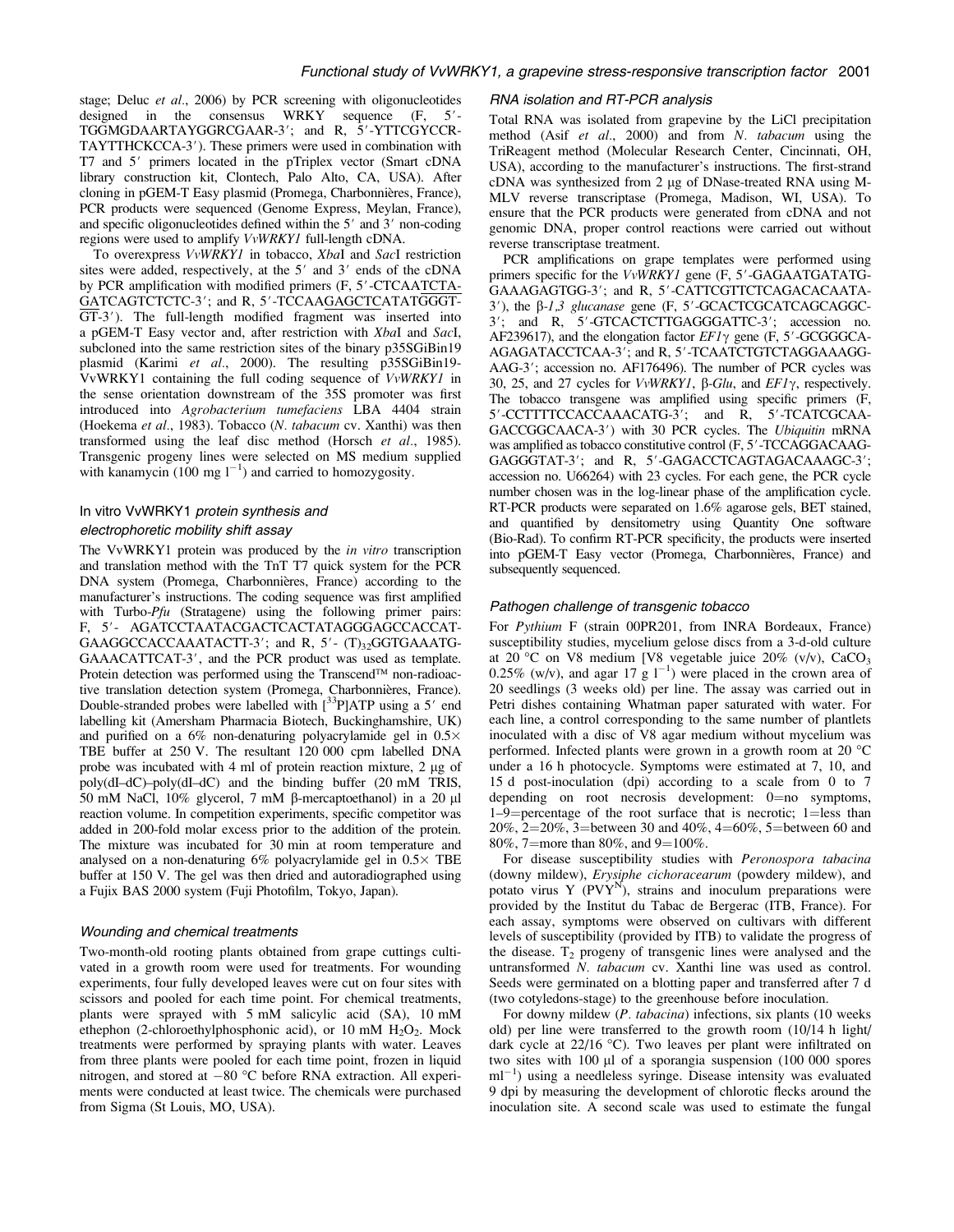#### 2002 Marchive et al.

sporulation:  $0=$ no visible symptoms,  $1-3=$ conidia barely detectable,  $4-6$ =moderate amount of conidia production,  $7-9$ =high amount of conidia.

To analyse susceptibility to the powdery mildew agent (E. cichoracearum), 200–500 conidia (as controlled under the microscope) were applied with a cotton tip to two sites of the upper side of two leaves per plant. Twelve plants per line (10 weeks old) were inoculated and maintained in a growth chamber at  $23/16$  °C under a 10 h photoperiod. After 10 d and 13 d, the percentage of leaf surface covered by powdery mildew mycelium was estimated.

Tobacco plants  $(A$  weeks old) were inoculated with  $PVT^{N}$  by rubbing fully expanded leaves with wet carborundum plus  $P VY^N$  in a 50 mM phosphate buffer, pH 7.0. Two leaves per plant and six plants per line were infected. Plants were maintained in a greenhouse at  $20/25$  °C. Symptoms were observed 21 d after infection and noted on a scale from 1 to 11 depending on necrotic and mosaic leaf symptom development:  $0=$ no visible symptoms,  $3=$ slight vein clearing on infected leaves, 5=extent of the veins clearing on a few leaves, 7=veinlets and veins become necrotic, 9=vein necrosis extends to at least five leaves,  $11$ =all leaves develop vein necrosis symptoms.

All the data were statistically analysed by analysis of variance (ANOVA) test (*P*-value <0.05 or <0.01).

### **Results**

# Cloning of a grapevine cDNA encoding a group IIc WRKY transcription factor

Degenerate oligonucleotide primers corresponding to the conserved core sequence of WRKY proteins (WRKYGQK) were used to screen a cDNA library prepared from grape berries harvested at veraison stage (V. vinifera L. cv. Cabernet Sauvignon). One of the overlapping sequences obtained after cloning and sequencing of the amplified products corresponded to a full-length cDNA of 849 bp and was designated  $VvWRKY1$ . It contains a 68 bp 5'-untranslated region (UTR) and a 298 bp  $3'$  UTR with a poly(A) tail (Fig. 1). The predicted open reading frame encodes a protein of 151 residues with a predicted molecular mass of 17.7 kDa. Moreover, analysis of the VvWRKY1 protein sequence using the PSORT program (Nakai and Kanehisa, 1992, [http://psort.nibb.ac.jp\)](http://psort.nibb.ac.jp) revealed the presence of a putative nuclear localization signal, RKHR, between positions 56 and 59 of the amino acid sequence (Fig. 1).

WRKY proteins are divided into three main classes based on sequence similarity. Database searches showed that the predicted VvWRKY1 polypeptide is highly similar to group II WRKY proteins, containing only one WRKY domain at its N-terminal end followed by a  $Cvs<sub>2</sub>/$ His<sub>2</sub>-type zinc-finger motif. Additional structural motifs allowed the distinction of different subgroups (Eulgem et al., 2000), and VvWRKY1 shows a high degree of similarity to the subgroup IIc (Fig. 2). VvWRKY1 is closely related to Arabidopsis thaliana AtWRKY75 (Eulgem et al., 2000) and Solanum tuberosum StWRKY1 (Dellagi et al., 2000) which share 59% and 53.9% amino acid sequence identities, respectively.

Otherwise, comparison of the VvWRKY1 sequence with expressed sequence tags (ESTs) published in the Grape TIGR database indicates that it corresponds to the TC50592 sequence identified from an abiotic stressed grapeberry library (V. vinifera L. cv. Chardonnay). The other two related TC sequences also come from abiotic stressed berry or leaf libraries (TC41321 and TC46341) and exhibit a very high sequence identity with VvWRKY1. The TIGR database does not contain any ESTs from pathogen-infected grapevine libraries.

#### VvWRKY1 binds to W-box elements

WRKY proteins have been identified as transcription factors that bind DNA sequences containing W-boxes (TGAC). In order to test VvWRKY1 protein–W-box DNA interactions, electrophoretic mobility shift assays (EMSAs) were performed. Production of recombinant VvWRKY1 in bacterial (Escherichia coli) and yeast (Saccharomyces cerevisiae) systems proved unsuccessful, most probably due to toxicity effects (data not shown). Therefore, the protein was synthesized by an *in vitro* transcription and translation assay. The biotinylated protein band of VvWRKY1 was detected by a chemiluminescent method (Fig. 3A).

In the absence of known grape target genes, EMSA was performed with three oligonucleotide probes previously shown to be bound by WRKY proteins in other plant species. These sequences contain W-boxes in different arrangements and with different surrounding sequences. Two sequences, W1 and NPR1, were used. The first one, W<sub>1</sub>, derived from the parsley PR<sub>1</sub> promoter contains a single W-box TTGAC (Fig. 3B; Rushton et al., 1996). The second sequence is derived from the A. thaliana NPR1 gene promoter (Yu *et al.*, 2001) and is composed of three W-box sequences (TTGAC) within 28 bp (two W-boxes in tandem and a third W-box in the reverse orientation; Fig. 3B).

A shift band was observed with each probe incubated with the *in vitro* transcribed and translated protein (Fig. 3C). To verify VvWRKY1 binding specificity, competition experiments were conducted by adding unlabelled competitors in 200-fold molar excess to the binding assays. Competition with the unlabelled specific probe strongly reduced the binding signal, whereas addition of an unlabelled W-box-mutated probe (changing TTGAC to TTGAA) to the reaction volume had no effect. Similar binding specificities on the TTGAC sequence were seen with the promoter probes W1 and NPR1. These results demonstrate that the TTGAC core sequence is necessary for binding of VvWRKY1 protein to these DNA probes.

#### VvWRKY1 expression is developmentally regulated

Total RNA was isolated from various V. vinifera L. cv. Cabernet Sauvignon tissues and the expression of VvWRKY1 was investigated by semi-quantitative RT-PCR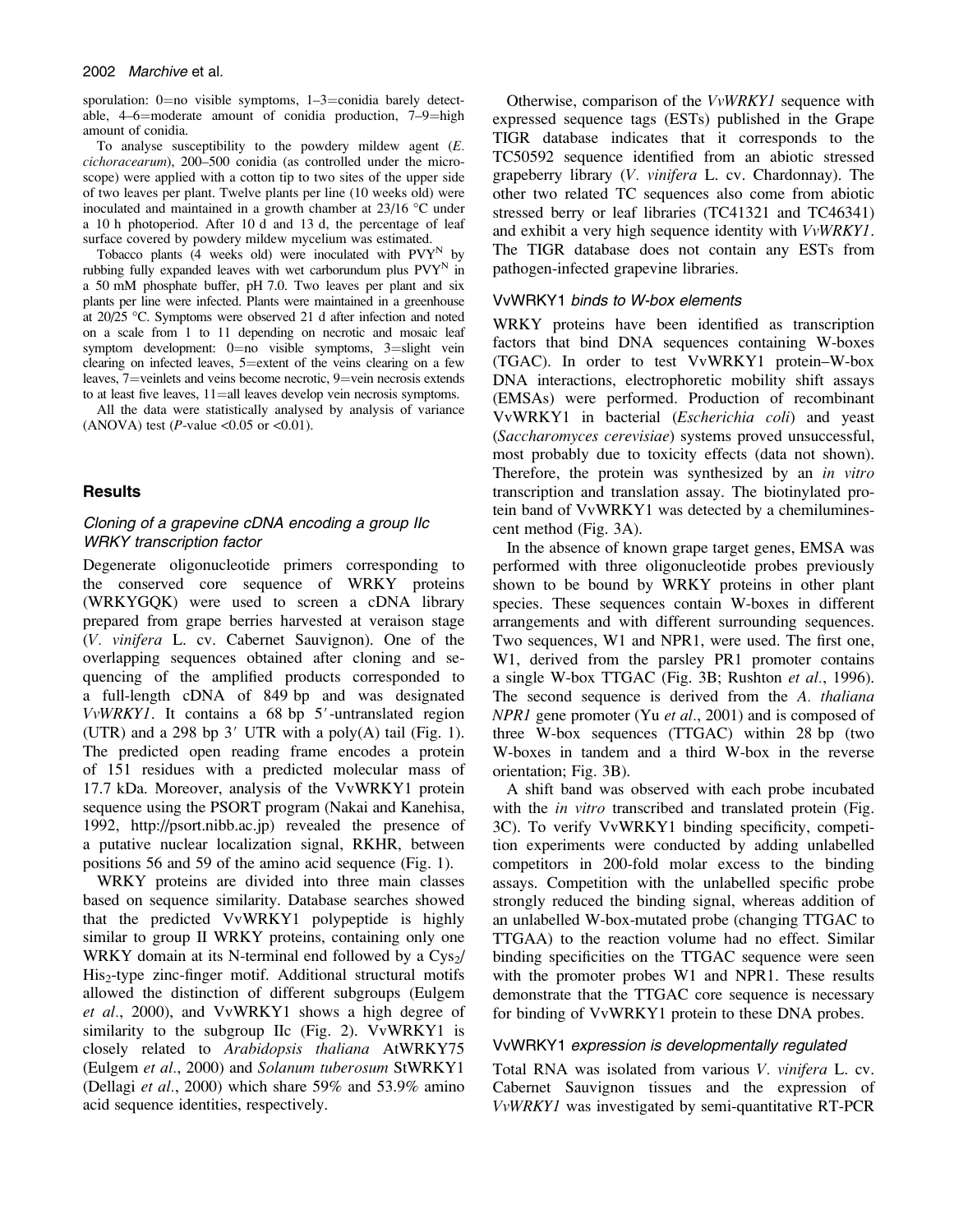CA AGC CTG TTT ATT CAT CTT CTT CGT AAA ATC CGT CTG TTT TAA TCT CAA TCT CTC TCA GTC TCT CTA  $1/1$  $31/11$ ATG GAA GGC CAC CAA ATA CTT TTT CCC GGT TCA TCA AAA TCA CCC GCA AAT CCT TTT CCA  $M = E$  $\begin{array}{cccccccccccccc} \mathsf{G} & & \mathsf{H} & & \mathsf{Q} & & \mathsf{I} & & \mathsf{L} & & \mathsf{F} \end{array}$  $\, {\bf P}$  $\mathbb{G}$  $S-S$  $\begin{tabular}{cccccc} $\mathbb{S}$ & $\mathbb{P}$ & $\mathbb{A}$ & $\mathbb{N}$ & $\mathbb{P}$ \\ \end{tabular}$  $K$  $\mathbb F$  $\, {\bf P}$  $91/31$  $61/21$ CCA AAC ATG GCA AAT TTT CAT GCT ATG AAC ATT TAT AAG AGT GCT GGT TTT GAT GCC TCT  $P$ N M A N F  $H$  $A$  $M$  $\;$  N  $\mathbb{I}$ Y K S  $A$  $G$   $F$  $D$ - A S 151/51 121/41 GAG ACC AAG GAA AAA CCA GGT AAA AAG GAA GGT CAA AAG AAG ATT AGA AAG CAC AGA TTT  $\mathbb R$  $E = T$  $K$  $E$   $K$   $P$  $G$  K  $\;$  K  $\mathbf E$  $G \cap$  $\mathbbm{K}^ K$  I  $R$  $K$  $H$  $\mathbf{F}$  $211/71$ 181/61 GCG TTT CAA ACG AGG AGC CAT GTT GAT ATC CTT GAT GAT GGG TAT CGA TGG AGG AAA TAT  $\mathbf F$  $Q$  T R S  $\,$  H  $\,$  $\vee$  $\hfill \Box$  $\mathbb L$  $\Box$  $\mathbb D$  $\mathbb{G}$  $\mathbb R^ \bf W$  $\mathbf{R}$ A  $\mathbbm{1}$  $\mathbf{Y}$  $\mathbf{K}$  $\mathbf{Y}$ 271/91 241/81 GGG CAG AAA GCA GTC AAG AAC AAC AAA TTT CCC AGA AGC TAC TAC CGG TGC ACG TAT AAA **G** Q **K** A V K N N K F P R S Y Y R  $\overline{C}$  T Y K 301/101 331/111 ACC TAT GAA GGC ATT CAT ACA CAC CCT GTG GAG AAG CCC ACC GAG AAC TTT GAA CAC ATC T Y E G I (H) T (H) P V E K P T E N F E H I 421/141 451/151 TTG AGG CAG ATG CAA TCA TAT TTT CCC ATC TCA TGA GTA TTT CCA TTT CAC CAA AAT GTG  $L \times R$ O M O S Y F P  $T$ -S. GGA AAG TGA TTT TCC TGT GGA GAA AGT TGA AAC CAG TAC TGT CCT TCA TTT TGG AGG ATC TTG TGA TAT GAT CAC TGT ATG AAG ATT GAA AAT CAA TTT TAG GTT TTT GGT ATT TGG ACT GAA AAC CAT TCT TTG TGG TGT GTA AGG ATG AAT TCT TTT AAG CAT TTG AGT CAA GGG TTC GGG CAG AAA TAA AAA TAT TGT GTC TGA GAA CGA ATG TTC TAA AAA AAA AAA AAA AAA

Fig. 1. cDNA and deduced amino acid sequence of VvWRKY1. The 5' and 3' UTRs are in italics. The WRKY motif is shown in bold, the two cysteines and the two histidines of the zinc-finger motif are circled, and the putative nuclear localization signal (RKHR) is labelled with a rectangle. The first number written on the top of the sequence corresponds to the nucleotide number from the initiator ATG and the second one to the amino acid number. The sequence has been deposited in the GenBank database under accession no. AY585679.

using primers designed within the  $3'$  UTR (Fig. 4). VvWRKY1 was not expressed in roots but is expressed in fruit and leaves. In both of these latter organs, RT-PCR analysis revealed that expression of this transcription factor gene was developmentally controlled. The VvWRKY1 RNA level was very low in berries before veraison (about 60 daf), but it increased significantly after this stage and kept on accumulating throughout ripening (Fig. 4A). This increase appeared to be greater in flesh/ skin than in seeds. In leaves, accumulation of VvWRKY1 transcripts was high in very young leaves and apices and in well-developed leaves (Fig. 4B). In contrast, in young leaves and in mature leaves, a lower signal was observed.

These results indicate that expression of VvWRKY1 is not fruit specific and is strongly regulated during development in fruits and leaves.

#### VvWRKY1 expression is regulated by defence signals

The effect of wounding and some of the signal molecules known to trigger plant defence gene expression were investigated on the expression of VvWRKY1. Leaves of grapevine cuttings were wounded using scissors or sprayed with solutions containing SA, ethephon, or  $H_2O_2$ , and were collected for RNA isolation at the time points indicated. VvWRKY1 expression was analysed by semiquantitative RT-PCR. The expression of  $\beta$ -Glu encoding a pathogenesis-related protein (PR2) was monitored as a plant defence control. Two independent experiments were performed and gave similar results.

After wounding, the level of VvWRKY1 transcripts increased progressively from 2 h and reached a maximum at 8 h (Fig. 5A). This activation persisted 24 h posttreatment (hpt). The same pattern is observed for  $\beta$ -Glu gene expression.

Furthermore, it was observed that all signal molecules used induced an increase of  $VvWRKYI$  and  $\beta$ -Glu expression from 2 hpt. The expression of  $VvWRKY1$  and  $\beta$ -Glu was weakly affected by water (Fig. 5B), indicating that spraying itself did not affect gene expression. On the other hand, the strong transient induction of  $\beta$ -Glu expression observed 8 hpt for all compounds used confirms the efficiency of the treatments. The strongest induction of VvWRKY1 expression was detected 8 h after spraying the plants with ethephon, an ethylene-releasing compound. After SA or  $H_2O_2$  treatments, transcript accumulation commenced at 2 hpt and reached a maximum at 4 hpt and 8 hpt before decreasing at 24 hpt. In each case, the activation of VvWRKY1 expression was transient, with VvWRKY1 mRNA levels decreasing at 24 hpt. It is also interesting to note that VvWRKY1 and  $\beta$ -*Glu* expression patterns appeared quite similar in response to the treatments performed in this study.

These results show that VvWRKY1 expression is positively affected by several defence signalling compounds and by wounding.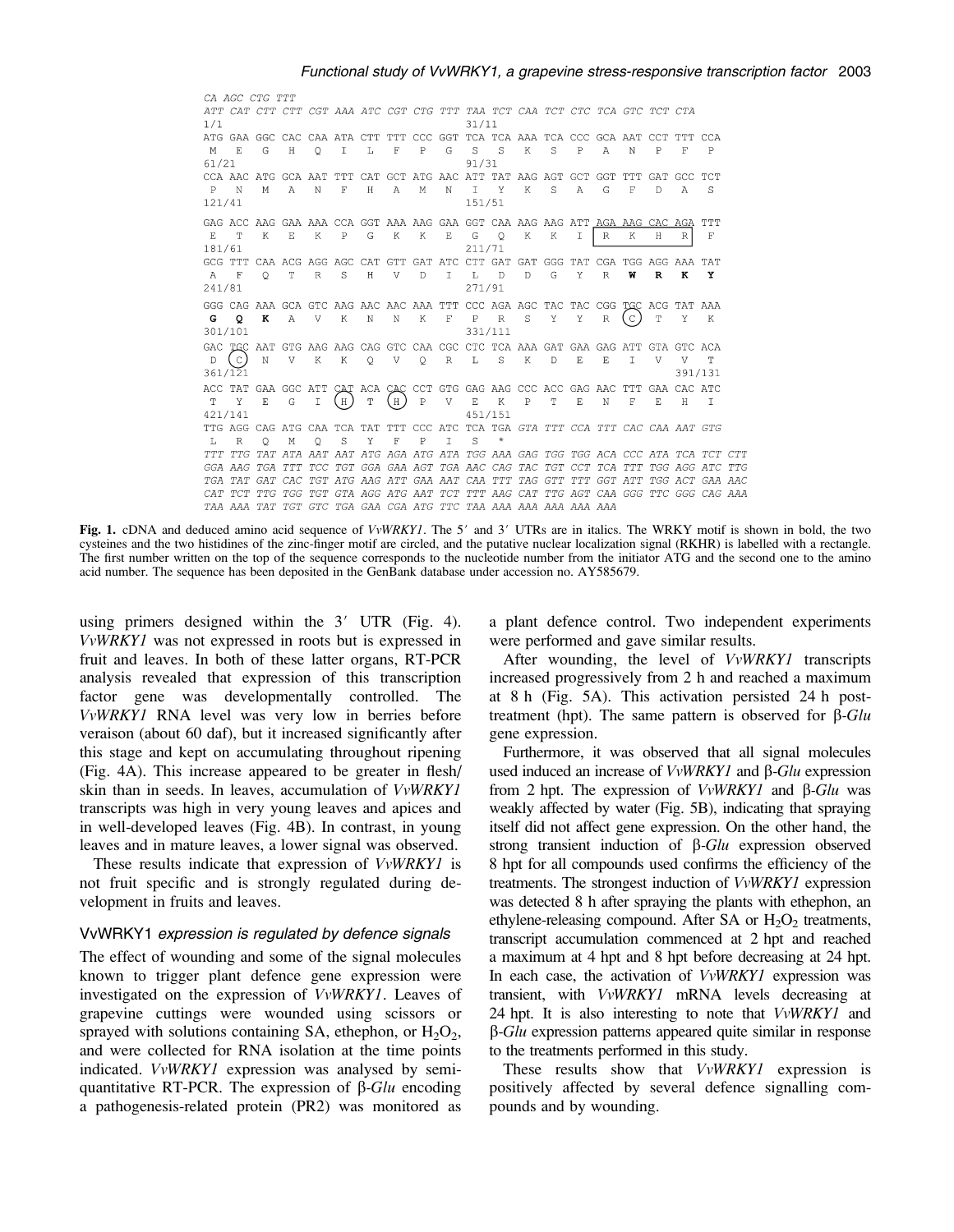

Fig. 2. VvWRKY1 belongs to group II of the plant WRKY family. Phylogenetic tree of a selection of WRKY proteins. The deduced amino acid sequence of VvWRKY1 was aligned with those encoded by 14 genes in GenBank using the CLUSTALX program (Thomson et al., 1997). The phylogenetic tree was created using the TreeView program (Page, 1996). Accession nos: AfABF2, CAA88331; AtWRKY3, AAK28311; AtWRKY6, AAK28312; AtWRKY45, AAL29428; AAK28311; AtWRKY6, AAK28312; AtWRKY45, AAL29428; AtTTG2 (WRKY44), AAM61951; AtWRKY56, AAL61858; AtWRKY75, AAL50784; IbSPF1, BAA06278; AAD16139; NtWRKY3, AAF61863; NtWRKY4, BAA86031; DAA05069; AAT46067. The scale bar at the bottom left displays a distance corresponding to 0.1 amino acid substitutions per site.

## Ectopic expression of VvWRKY1 in tobacco results in reduced fungal susceptibility

The putative role of VvWRKY1 in plant defence was also addressed by overexpressing the cDNA under control of the 35S promoter of cauliflower mosaic virus in N. tabacum cv. Xanthi plants, since grapevine transformation still presents several difficulties. None of the generated transgenic plants showed any phenotypical changes compared with control plants. The expression level of the transgene was estimated for 10 independent lines by semiquantitative RT-PCR using specific primers. Three lines were chosen on the basis of different accumulation levels of VvWRKY1 transcripts, two lines sharing a high level (lines 10 and 18) and one line (17) having a low level of transgene expression (Fig. 6A). Southern blot analysis revealed one copy of the transgene for line 10 and at least three copies for lines 17 and 18 (data not shown).

Because many WRKY transcription factors have been shown to be involved in the activation of defence gene transcription, and particularly of PR genes (Yu et al., 2001), PR gene expression was investigated in the VvWRKY1-overexpressing plants under normal growth conditions. Despite the study of three generations of transgenic plants, no clear correlation between the transgene expression level and the amount of transcripts



Fig. 3. Specific W-box binding activity of VvWRKY1. (A) Detection of the *in vitro* synthesized VvWRKY1 protein. A 2 µl aliquot of the reagent was used for SDS-PAGE. Separated proteins were transferred onto a nitrocellulose membrane and detected using a chemiluminescent method. MW corresponds to the molecular ladder, WRKY1 to the VvWRKY1 protein, and C is an in vitro synthesized control protein of 22.6 kDa. (B). Nucleotide sequences and their mutant versions used as probes and specific competitors in EMSA. W1 was derived from the PcPR1 promoter (Rushton et al., 1996) and NPR1 is from the NtNPR1 promoter (Yu et al., 2001). The W-box elements (TGAC core) are underlined. The mutated nucleotides are in lower case. (C). Binding activity of VvWRKY1 to the W-box element was determined by gel mobility shift assay. Labelled probes (W1\*, NPR1\*) were incubated with VvWRKY1 protein (WRKY1). Competitors (W1, NPR1, or mutated probes) were added in 200-fold molar excess. The second lane represents DNA binding incubation with the rabbit reticulocyte lysate (R). Arrows indicate DNA–protein complexes.

encoding PR proteins (five classes of PR proteins have been tested: PR1, PR2, PR3, PR4, and PR8) could be established. Molecular analysis by semi-quantitative RT-PCR showed that expression of some PR genes was slightly increased in only some lines compared with control plants (data not shown). These results suggest that VvWRKY1 ectopic expression does not act directly on the regulation of PR gene expression.

Susceptibility tests were performed on  $T_2$  progeny of these three transgenic lines using several types of fungi and one virus,  $PVT^N$ . Pathogenic fungi with particular agronomic interest for tobacco were chosen: two oomycetes, Pythium (causing plantlets damping off) and P. tabacina (the tobacco downy mildew agent), and an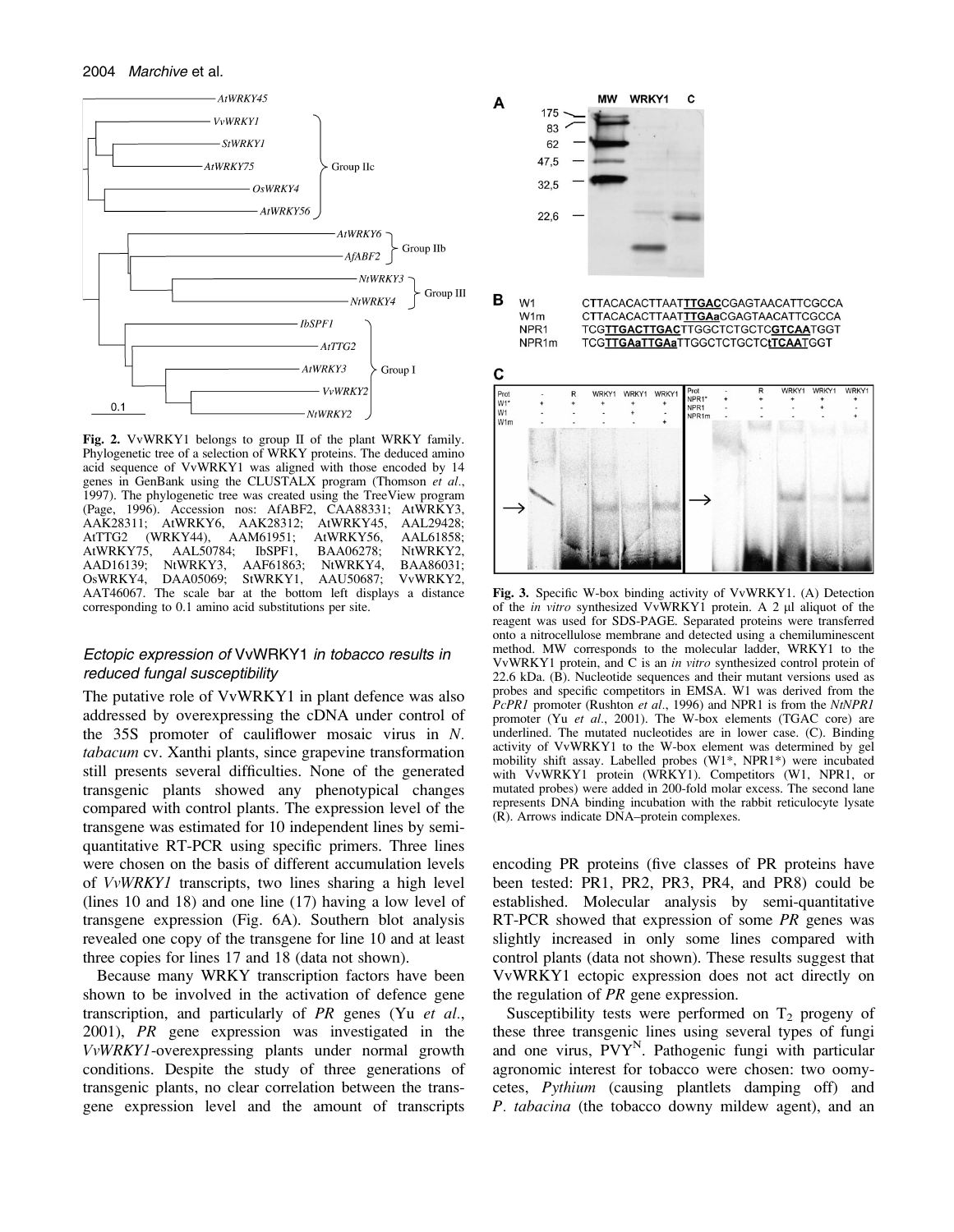

Fig. 4. *VvWRKY1* expression during grape berry and leaf development. (A) Berries were harvested 20, 36, 71, 91, and 107 days after flowering (daf). Flesh and skin were separated from seeds. Semi-quantitative RT-PCR analyses were performed on total RNA prepared from these samples for  $VvWRKYI$  expression. Elongation factor  $EFI\gamma$  was used as quantitative control. (B) Leaves of grape cuttings were harvested at different stages of leaf development. Numbers above the lines correspond to: 1, apex and very young leaves; 2, young leaves of about 2–3 cm wide; 3, 4–5 cm wide leaves; 4, 6–7 cm wide leaves; 5, mature and well-developed leaves about 9–10 cm wide.

ascomycete, E. cichoracearum (the tobacco powdery mildew agent). Susceptibility was estimated for each disease at different time points post-infection (Figs 6B, 7). Results were submitted for statistical analyses  $(ANOVA, P-value < 0.05)$  to reveal their significance.

For tolerance to Pythium, disease symptoms were estimated by visual scoring according to a severity scale at 7, 10, and 15 dpi. All transgenic lines showed reduced symptoms, with a 3-fold reduction of necrotic root surface in VvWRKY1 plants compared with wild-type plants. Indeed, at 10 dpi, transgenic lines developed necrosis on 20% of total root surfaces (disease index 2) in comparison with 60% for wild-type plants (disease index 4). The three transgenic lines were also more tolerant to powdery mildew, the percentage of leaf surface covered by mycelium 10 and 13 dpi being reduced from 1.5-fold to 4-fold (line 18 at 13 dpi and line 17 at 10 dpi, respectively) compared with the wild type (Fig. 6B). Concerning downy mildew infection experiments, two types of symptoms are shown in Fig. 6B: the diameter of chlorotic surfaces at 6 dpi and the sporulation rate at 9 dpi. For each observation, the three transgenic lines were slightly but significantly less affected by this pathogen than the control tobacco. Necrotic symptoms were also observed at infection sites at a significantly higher level than in control plants (data not shown). As a consequence of the limited fungal growth and the presence of necrotic sites, fungal sporulation 9 dpi was significantly reduced in the transgenic plants. Interestingly, it can be noted that a weak level of VvWRKY1 expression (line 17) was sufficient to induce a significantly better tolerance to theses fungal pathogens.

Disease resistance of the transformed tobacco plants against a virus,  $PVT^N$ , was also studied. As shown in Fig. 7, no difference was observed between wild-type and transgenic plants.

Taken together, these data suggest the involvement of the VvWRKY1 transcription factor in activating defence mechanisms toward fungal pathogens in tobacco.

## **Discussion**

Despite the existence of numerous links between WRKY transcription factors and plant defence mechanisms, direct evidence for the involvement of WRKY proteins in this process remains limited. In most cases, their expression is up-regulated in pathogen-infected or SA-treated plants. This up-regulation is often correlated with pathogen resistance as they are expressed specifically during incompatible reactions (Liu et al., 2004; Park et al., 2006). Functional studies have only been performed in A. thaliana for a few WRKY transcription factors. To date, two Arabidopsis WRKY factors (AtWRKY22 and AtWRKY29) have been identified as important downstream compounds of the MAPK pathway that confer resistance to both bacterial and fungal pathogens (Asai et al., 2002). Overexpression of AtWRKY70 increased resistance to virulent pathogens (Li et al., 2004, 2006). Recently, a WRKY transcription factor (OsWRKY71) was overexpressed in rice, and transgenic plants showed an enhanced resistance to virulent bacteria (Liu et al., 2006). Similar results have been shown with Arabidopsis plants expressing AtWRKY18, albeit in a development-dependent manner (Chen and Chen, 2002). However, nearly all such lines showed altered leaf morphologies and changes in flowering time (Chen and Chen, 2002; Robatzek and Somssich, 2002; Li et al., 2004).

In the present study, a cDNA, designated VvWRKY1, encoding a polypeptide of 151 amino acids, was identified. Phylogenetic analysis showed that VvWRKY1 belongs to the subgroup IIc (Dong *et al.*, 2003), with StWRKY1 and AtWRKY75 (corresponding to AtWRKY64 in Dong et al., 2003) as its closest homologues. In grapevine, numerous partial sequences from EST databases showing significant homologies with WRKY genes have been identified from libraries constructed after abiotic stresses or from different stages of flower and fruit development. However, no functional analyses of genes encoding these sequences have been published to date.

Consistent with its putative role as a transcription factor, the VvWRKY1 protein contains a nuclear targeting sequence. Moreover, since phosphorylation of WRKY proteins is thought to play a role in their activation (Yang et al., 1999; Yamamoto et al., 2004), the presence of phosphorylation sites in the VvWRKY1 deduced protein sequence was sought. Indeed, numerous potential phosphorylation sites were found using the PSORT program (Nakai and Kanehisa, 1992; [http://psort.nibb.ac.jp\)](http://psort.nibb.ac.jp) (data not shown). This suggests a possible regulation of VvWRKY1 activity by phosphorylation via different protein kinases.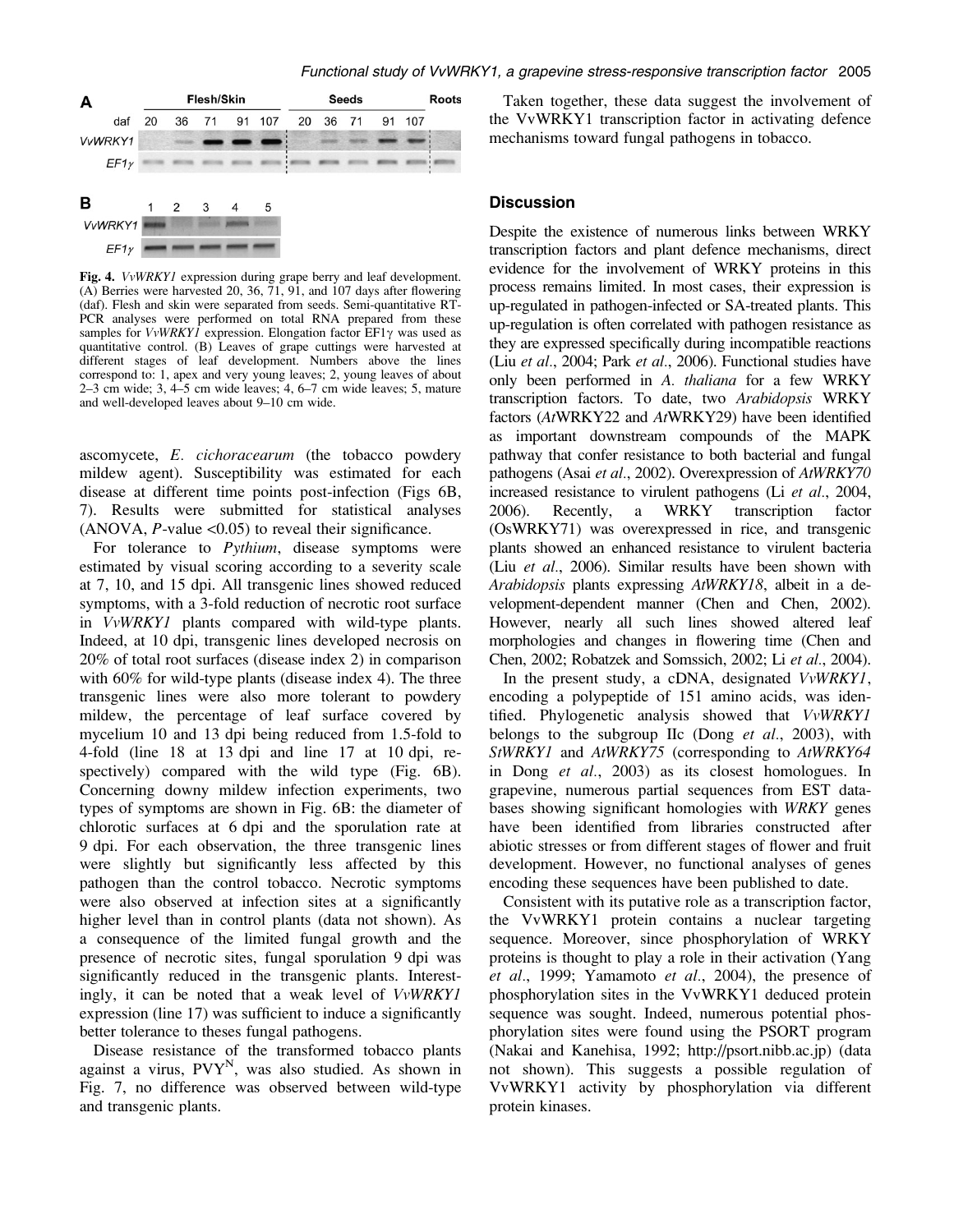

Fig. 5. VvWRKY1 expression in response to wounding (A) and defence signal molecules (B). Leaves from grape cuttings were wounded by scissors or sprayed with 5 mM SA, 10 mM ethephon, or 10 mM  $H_2O_2$ . Control plants were sprayed with water. Leaves were harvested at the indicated times after treatment for preparation of total RNA. Accumulation of VvWRKY1 and  $\beta$ -Glu (a  $\beta$ -1,3 glucanase gene) transcripts was monitored by semiquantitative RT-PCR. EF1 $\gamma$  amplification was used as constitutive control. *VvWRKY1* transcript accumulation was quantified by densitometry using Quantity One software (Bio-Rad), for two independent biological experiments (black columns, first assay; and grey columns, second assay); each value was corrected according to the  $EFi\gamma$  amplification signal and expressed as a ratio between the corrected value and the control time point (at 0 h) corrected value.

WRKY proteins were described as transcription factors capable of binding W-box-containing sequences (Eulgem et al., 2000) that are present in the promoter regions of a large number of defence genes including PR genes. The present data show that the VvWRKY1 protein also binds specifically to W-box *cis*-elements in different nucleotidic environments. Thus, one must assume that VvWRKY1 might regulate the expression of genes containing the W-box within their promoters.

WRKY genes have been duplicated many times over during plant evolution, resulting in a large gene family involved in regulating a large set of genes and thereby ensuring proper cellular responses to physiological processes, internal and external stimuli. For example, the expression of several Arabidopsis WRKY genes is strongly up-regulated during plant senescence (Hindehofer and Zentgraf, 2001; Robatzek and Somssich, 2001; Chen *et al.*, 2002; Guo *et al.*, 2004). In the present study, VvWRKY1 appeared to be developmentally regulated in leaves and in berries. VvWRKY1 expression was very weak in berries before veraison but there was a significant increase at veraison that continued through ripening (Fig. 4A). This finding is in agreement with previous results obtained with the CaWRKY1 gene in pepper. CaWRKY1 expression is strongly up-regulated in red fruit and may play an important role in pepper fruit maturation (Ulker and Somssich, 2004). Furthermore, VvWRKY1 expression

in grape berries appears to be co-regulated with some PRlike class genes, such as class IV chitinase, thaumatin-like protein, lipid transfer protein, and metallothionein, that are differentially expressed during ripening, some peaking after veraison (Robinson et al., 1997; Tattersall et al., 1997; Salzman et al., 1998; Davies and Robinson, 2000). Even if some of these genes are induced by pathogen infection in a susceptible cultivar (Jacobs et al., 1999), upregulation of PR genes seems to be correlated with resistance to powdery mildew (Chellemi and Marois, 1992).

The response to pathogens is regulated by multiple signal transduction pathways in which SA, jasmonic acid, and ethylene function as key signalling molecules (Glazebrook, 2001). SA is a key endogenous secondary signal involved in activation and/or potentiation of plant defence responses (Dempsey et al., 1999). It is required for the establishment of SAR. A second signalling pathway, which is generally antagonistic with the SA-dependent pathway, involves methyl jasmonate/ethylene as key intermediates. Ethylene plays a role in controlling symptom development due to virulent bacteria or fungi (Lund et al., 1998). However, simultaneous activation of these two pathways is fully compatible in Arabidopsis (Van Wees *et al.*, 2000).  $H_2O_2$  is also an important component of plant defence mechanisms even if its signalling role is not completely defined (Tenhaken *et al.*, 1995). All these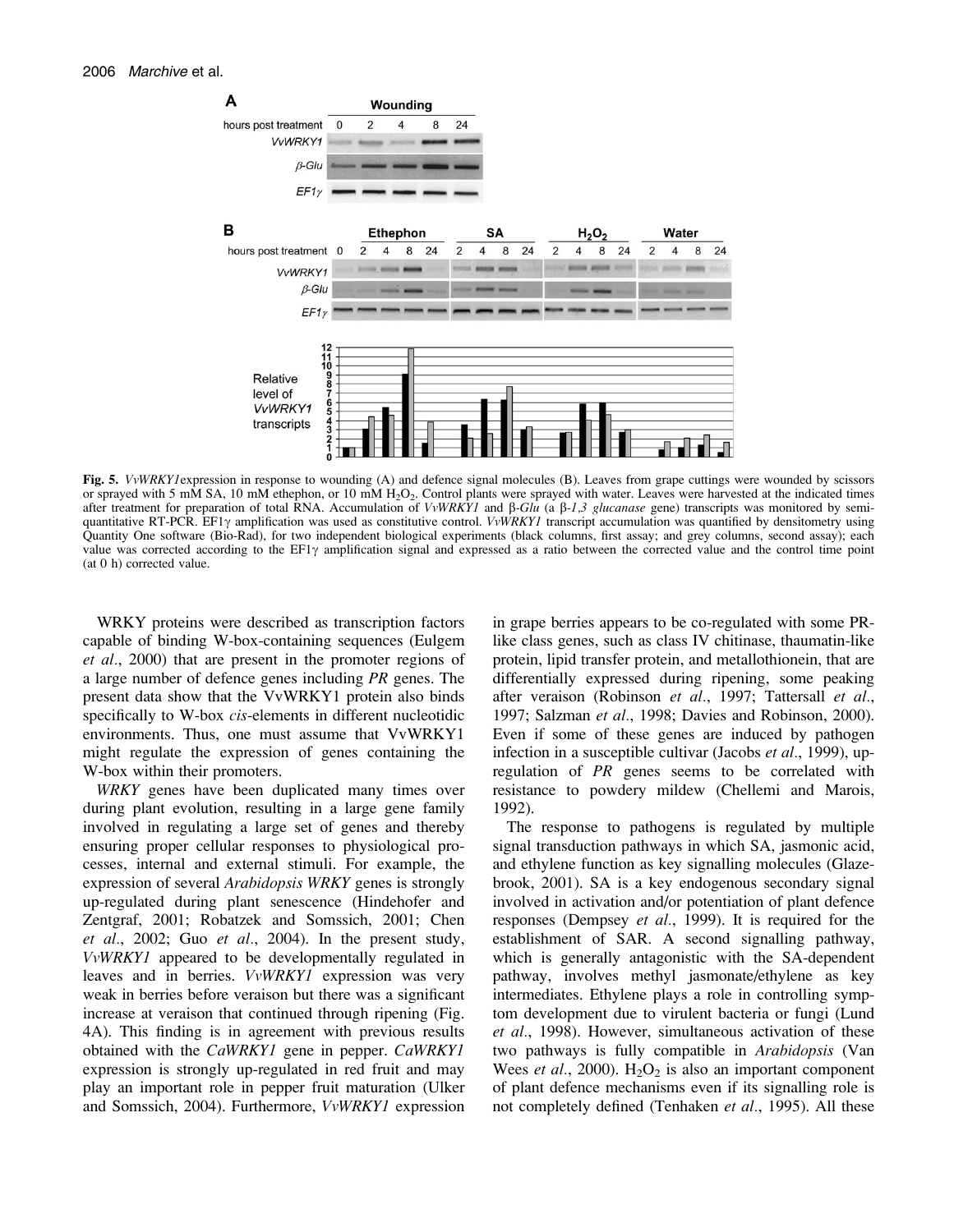

Fig. 6. Disease tolerance analysis of VvWRKYI-overexpressing tobacco lines. (A) Expression levels of the transgene in the three VvWRKYIoverexpressing tobacco lines were estimated by RT-PCR using total RNA prepared from four leaves from three in vitro grown T<sub>2</sub> homozygous plants for each line. Ubiquitin amplification was used as constitutive control. WT indicates the wild-type tobacco line. (B) Transgenic tobacco susceptibility to different fungal pathogens. The three selected transgenic tobacco lines (10, 17, and 18) and wild-type plants (WT) were inoculated with Pythium, downy mildew, or powdery mildew. Disease index (dependent on the root necrosis level) or leaf surface covered by mycelium were estimated for Pythium and powdery mildew, respectively, at different time points after inoculation. For downy mildew, two types of symptoms were evaluated. Fungal growth was estimated 6 d post-inoculation by measuring the diameter of the chlorotic surface for each inoculation site. The sporulation index (as described in the Materials and methods) of the fungus was also reported 9 d post-inoculation. Data represent means, and bars indicate standard errors. Data were statistically analysed by ANOVA, and asterisks indicate values that are significantly different (\*P <0.05; \*\*P <0.01) from the wild type.



Fig. 7. Susceptibility levels of VvWRKY1 transgenic tobacco lines infected by potato virus Y. Three transgenic tobacco lines (10, 17, and 18) and wild-type plants (WT) were inoculated with  $PVT<sup>N</sup>$ . Necrotic and mosaic symptoms on infected leaves were evaluated 21 d and 27 d after infection according to a visual scale from 1 to 11. Data represent means, and bars indicate standard errors. Data were statistically analysed by ANOVA, and asterisks indicate values that are significantly different  $(P \le 0.05)$  from the wild type.

key molecules act in a very complex signalling network and share several steps or enzymes with each other (Reymond and Farmer, 1998). In the present assays, all of these molecules affected VvWRKY1 expression, with transcription of VvWRKY1 being up-regulated in response to SA,  $H_2O_2$ , and ethephon. The closest homologues of VvWRKY1, StWRKY1 and AtWRKY75, have also been shown to be induced by elicitors, SA treatment, and pathogen infection (Dellagi et al., 2000; Dong et al., 2003). Moreover, numerous studies showed induction of WRKY gene expression in response to SA (Yang et al., 1999; Chen and Chen, 2000, 2002; Dong et al., 2003; Li et al., 2004), but few authors analysed the effect of other signal molecules, such as  $H_2O_2$  (Miao et al., 2004; Rhizhsky et al., 2004) or ethylene (Li et al., 2004). Only AtWRKY70 expression can be activated by SA and ACC (a natural precursor of ethylene; Li et al., 2004). On the other hand, no variation in expression of GaWRKY1 was noted by Xu *et al.* (2004) in response to SA and  $H_2O_2$ . VvWRKY1 activation of transcription was also previously described in grapevine cell suspension after treatment by ergosterol, a non-specific fungal elicitor (Laquitaine et al., 2006). Taken together, these results are consistent with the finding that expression of many WRKY genes in various plant species is rapidly activated upon pathogen challenge and/or elicitor treatments. The induction of VvWRKY1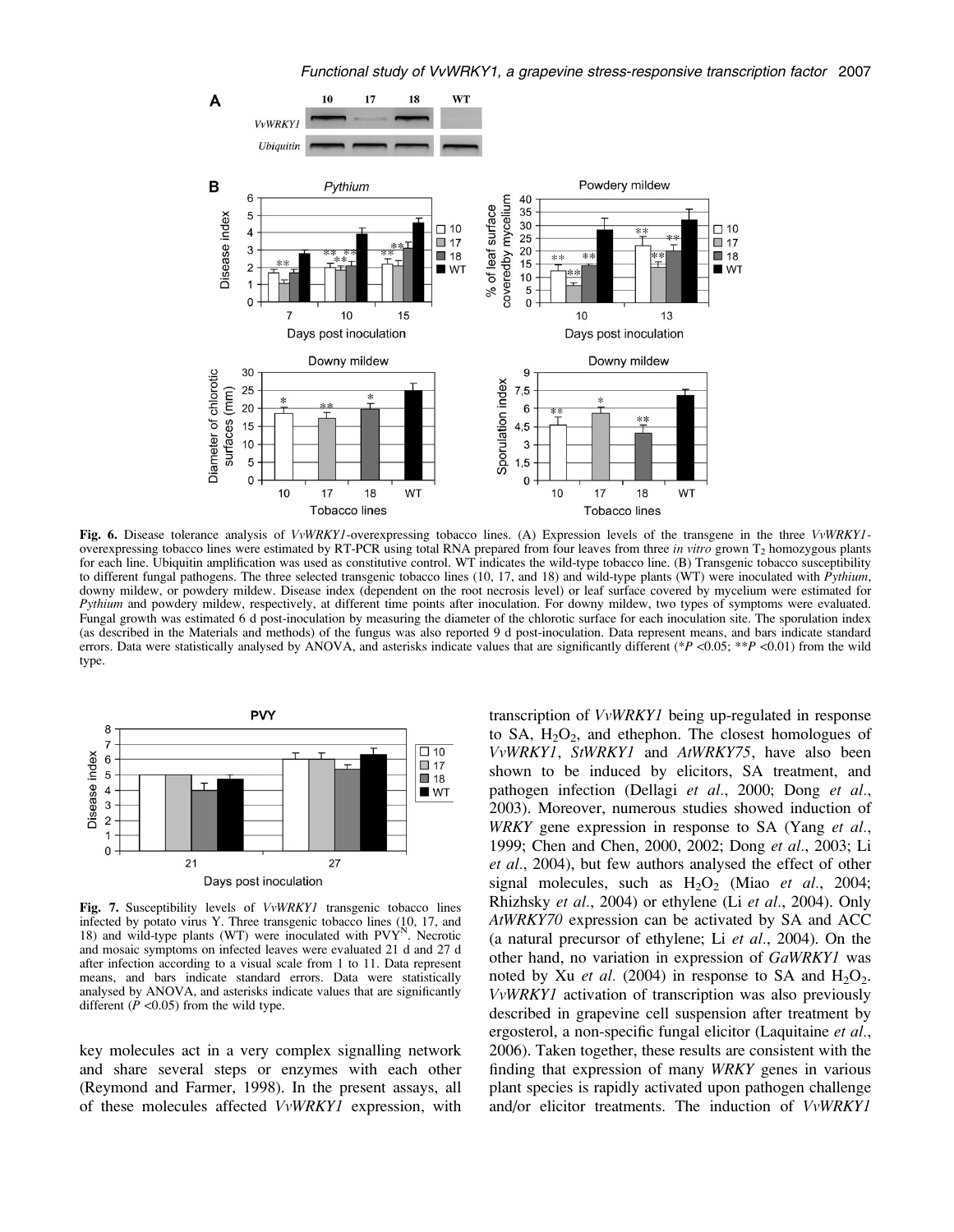transcription by wounding, fungal elicitors, or signalling molecules strongly suggests the involvement of this transcription factor in grapevine stress responses.

In this work, an attempt was also made to analyse the biological impact of the constitutive expression of VvWRKY1 in tobacco. All independent transgenic tobacco lines showed no visible phenotypic changes, which is consistent with the present finding that these lines do not have constitutive high elevated levels of PR gene transcripts. This last finding was quite surprising because overexpression of WRKY genes often induced constitutive PR gene expression (Chen and Chen, 2002; Li et al., 2004; Liu et al., 2006). However, the present analysis of PR gene expression was not exhaustive and the possibility cannot be ruled out that the expression of other PR genes can be induced in the transgenic lines. Nevertheless, evidence presented here shows that overexpression of VvWRKY1 in tobacco results in a slight but significant decrease in susceptibility towards three different fungi, namely *Pythium*, and the downy and the powdery mildew agents. These findings indicate that constitutive ectopic expression of VvWRKY1 alone is insufficient to activate defence responses but requires additional unknown pathogen-induced plant components to exert its functions. Similar results have been obtained in Arabidopsis for AtWRKY18, which alone is not able to activate PR gene expression in transgenic plants during the early stages of development (Chen and Chen, 2002). Like many other complex biological processes, plant defence responses to pathogen infection involve transcriptional regulation of a large number of plant host genes (Rushton and Somssich, 1998). Taken together, these results suggest that the VvWRKY1 transcription factor requires coordination with developmentally regulated components and/or other transcription factors induced by plant– pathogen interaction in order to activate plant defence responses in tobacco.

In conclusion, a new grape WRKY gene, designated VvWRKY1, has been identified whose expression is strongly regulated during berry and leaf development, and under stress conditions. This transcription factor appears to be induced by abiotic and biotic stresses in grapevine. Its overexpression in tobacco induces a decrease in susceptibility towards some fungi, suggesting a role in the plant defence response to fungal pathogens. However, the decrease in susceptibility is more significant against a necrotrophic fungus (Pythium) and a biotrophic fungus (powdery mildew) than against the two other biotrophic pathogens tested (downy mildew and PVY). Mechanisms of plant defence against biotrophic and necrotrophic pathogens use different signalling pathways that activate various responses allowing resistance (Glazebrook, 2005). In the case of biotrophs, the HR, often mediated by SA signalling, generally results in resistance, while resistance to necrotrophs involves a different set of defence responses activated by jasmonic acid and/or ethylene signalling. The data presented here suggest that VvWRKY1 may be involved in both signalling pathways. Consistent with this finding, AtWRKY70 has also been shown to be involved in defence against biotrophic and necrotrophic pathogens (AbuQamar et al., 2006; Li et al., 2006). However, the difference in susceptibility observed between VvWRKY1 tobacco transgenic lines and control plants towards all the selected fungi is relatively slight and may be due to the use of a heterologous plant system. Further investigations using a homologous expression system in which VvWRKY1 will find its endogenous target genes and/or partners are in progress and might provide new insights into the biological function of WRKY genes in grapevine and their role in enhancing protection against various fungi.

### Acknowledgements

We acknowledge Dr Y Marco and Dr I Somssich for comments and advice on the manuscript. This work was supported by grants from the 'Conseil Interprofessionnel du Vin de Bordeaux' (CIVB).

# **References**

- AbuQamar S, Chen X, Dhawan R, Bluhm B, Sameron J, Lam S, Dietrich RA, Mengiste T. 2006. Expression profiling and mutant analysis reveals complex regulatory networks involved in Arabidopsis response to Botrytis infection. The Plant Journal 48, 28-44.
- Asai T, Tena G, Plotnikova J, Willmann MR, Chiu WL, Gomez-Gomez L, Boller T, Ausubel FM, Sheen J. 2002. Map kinase signalling cascade in Arabidopsis innate immunity. Nature 415, 977–983.
- Asif MH, Dhawan P, Nath P. 2000. A simple procedure for the isolation of high quality RNA from ripening banana fruit. Plant Molecular Biology Reporter 18, 105–119.
- Beyer K, Binder A, Boller T, Collinge M. 2001. Identification of potato genes induced during colonization by Phytophthora infestans. Molecular Plant Pathology 2, 125–134.
- Chellemi DO, Marois JJ. 1992. Influence of leaf removal, fungicide applications and fruit maturity on incidence and severity of grape powdery mildew. American Journal of Enology and Viticulture 43, 53–57.
- Chen C, Chen Z. 2000. Isolation and characterization of two pathogen- and salicylic acid-induced genes encoding WRKY DNA-binding proteins from tobacco. Plant Molecular Biology 42, 387–396.
- Chen C, Chen Z. 2002. Potentiation of developmentally regulated plant defense response by AtWRKY18, a pathogen-induced Arabidopsis transcription factor. Plant Physiology 129, 706–716.
- Chen W, Provart NJ, Glazebrook J, et al. 2002. Expression profile matrix of Arabidopsis transcription factor genes suggests their putative functions in response to environmental stresses. The Plant Cell 14, 559–574.
- Davies C. Robinson P. 2000. Differential screening indicates a dramatic change in mRNA profiles during grape berry ripening. Cloning and characterization of cDNAs encoding putative cell wall and stress response proteins. *Plant Physiology* 122, 803–812.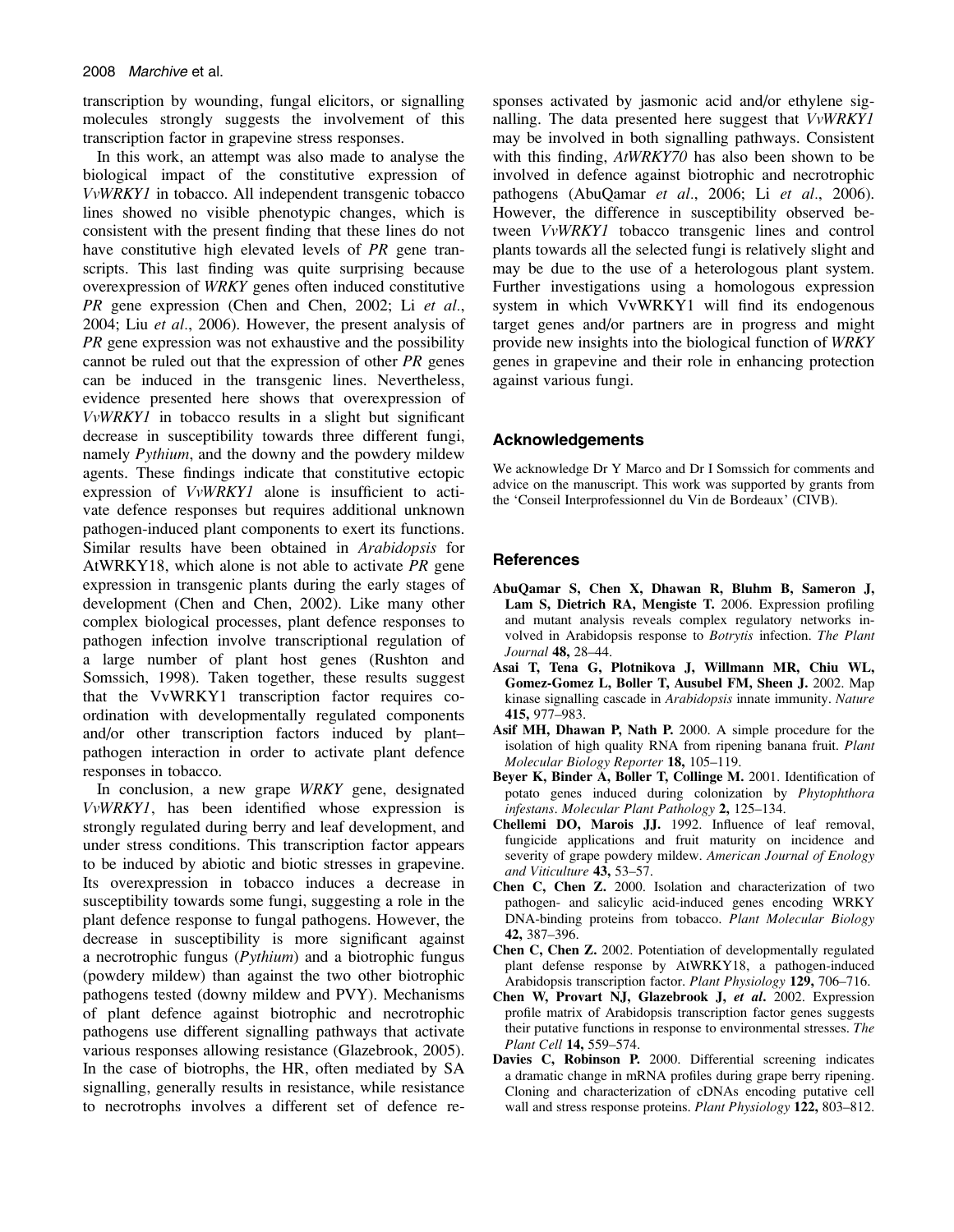- Dellagi A, Helibronn J, Avrova AO, Montesano M, Palva ET, Stewart HE, Toth IK, Cooke DE, Lyon GD, Birch PR. 2000. A potato gene encoding a WRKY-like transcription factor is induced in interactions with Erwinia carotovora subsp atroseptica and Phytophthora infestans and is coregulated with class I endochitinase expression. Molecular Plant–Microbe Interactions 13, 1092–1101.
- Deluc L, Barrieu F, Marchive C, Lauvergeat V, Decendit A, Richard T, Carde JP, Merillon JM, Hamdi S. 2006. Characterization of a grapevine R2R3-MYB transcription factor that regulates the phenylpropanoid pathway. Plant Physiology 140, 499–511.
- Dempsey D, Shah J, Klessig DF. 1999. Salicylic acid and disease resistance in plants. Critical Reviews in Plant Science 18, 547-575.
- Deslandes L, Olivier J, Theulieres F, Hirsch J, Feng DX, Bittner-Eddy P, Beynon J, Marco Y. 2002. Resistance to Ralstonia solanacearum in Arabidopsis thaliana is conferred by the recessive RRS1-R gene, a member of a novel family of resistance genes. Proceedings of the National Academy of Sciences, USA 99, 2404-2409.
- Dong J, Chen CH, Chen ZX. 2003. Expression profiles of the Arabidopsis WRKY gene superfamily during plant defense response. Plant Molecular Biology 51, 21–37.
- Eulgem T, Rushton PJ, Robatzek S, Somssich IE. 2000. The WRKY superfamily of plant transcription factors. *Trends in Plant* Science 5, 199-206.
- Ferreira RB, Monteiro SS, Picarra-Pereira MA, Teixeira AR. 2004. Engineering grapevine for increased resistance to fungal pathogens without compromising wine stability. Trends in Biotechnology 22, 168–173.
- Gallet P. 1996. Précis de pathologie viticole, 3rd edn. Paris: Pierre Galet Eds.
- Glazebrook J. 2001. Genes controlling expression of defense responses in Arabidopsis. Current Opinion in Plant Biology 4, 301–308.
- Glazebrook J. 2005. Contrasting mechanisms of defense against biotrophic and necrotrophic pathogens. Annual Review of Phytopathology **43,** 205–227.
- Gomez-Gomez L, Boller T. 2002. Flagellin perception: a paradigm for innate immunity. Trends in Plant Science 7, 251-256.
- Guo Y, Cai Z, Gan S. 2004. Transcriptome of Arabidopsis leaf senescence. Plant, Cell and Environment 27, 521-549.
- Hinderhofer K, Zentgraf U. 2001. Identification of a transcription factor specifically expressed at the onset of leaf senescence. Planta 213, 469–473.
- Hoekema A, Hirsch PR, Hooykaas PJ, Schilperoort RA. 1983. A binary plant vector strategy based on separation of the vir- and T-region of the Agrobacterium tumefaciens Ti-plasmid. Nature 303, 179–180.
- Horsch RB, Fry JE, Eichlotz D, Rogers SG, Fraley RT. 1985. A simple and general method for transferring genes into plants. Science 227, 1229-1231.
- Jacobs AK, Dry IB, Robinson SP. 1999. Induction of different pathogenesis-related cDNAs in grapevine infected with powdery mildew and treated with ethephon. Plant Pathology 48, 325–336.
- Kalde M, Barth M, Somssich IE, Lippok B. 2003. Members of the Arabidopsis WRKY group III transcription factors are part of different plant defense signaling pathways. Molecular Plant-Microbe Interactions 16, 295–305.
- Karimi M, Van Montagu M, Gheysen G. 2000. Nematodes as vectors to introduce Agrobacterium into plant roots. Molecular Plant Pathology 1, 383-387.
- Lagace M, Matton DP. 2004. Characterization of a WRKY transcription factor expressed in late torpedo-stage embryos of Solanum chacoense. Planta 219, 185–189.
- Laquitaine L, Gomès E, François J, Marchive C, Pascal S, Hamdi S, Atanassova R, Delrot S, Coutos-Thévenot P. 2006. Molecular basis of ergosterol-induced protection of grape against Botrytis cinerea: induction of type I LTP promoter activity, WRKY and stilbene synthase gene expression. Molecular Plant– Microbe Interactions **19**, 1103–12.
- Li J, Brader G, Kariola T, Palva ET. 2006. WRKY70 modulates the selection of signaling pathways in plant defense. The Plant Journal 46, 477–491.
- Li J, Brader G, Palva ET. 2004. The WRKY70 transcription factor: a node of convergence for jasmonate-mediated and salicylate-mediated signals in plant defense. The Plant Cell 16, 319–331.
- Liu Y, Schiff M, Dinesh-Kumar SP. 2004. Involvement of MEK1 MAPKK, NTF6 MAPK, WRKY/MYB transcription factors, COI1 and CTR1 in N-mediated resistance to tobacco mosaic virus. The Plant Journal 38, 800-809.
- Liu X, Bai X, Wang X, Chu C. 2006. OsWRKY71, a rice transcription factor, is involved in rice defense response. Journal of Plant Physiology (in press).
- Lund ST, Stall RE, Klee HJ. 1998. Ethylene regulates the susceptible response to pathogen infection in tomato. The Plant Cell 10, 371-382.
- Maleck K, Levine A, Eulgem T, Morgan A, Schmid J, Lawton KA, Dangl JL, Dietrich RA. 2000. The transcriptome of Arabidopsis thaliana during systemic acquired resistance. Nature Genetics 26, 403–410.
- Martin GB, Bogdanove AJ, Sessa G. 2003. Understanding the functions of plant disease resistance proteins. Annual Review of Plant Biology 54, 23–61.
- Martini M, Botti S, Marcone C, Marzachi C, Casati P, Bianco PA, Benedetti R, Bertaccini A. 2002. Genetic variability among flavescence doree phytoplasmas from different origins in Italy and France. Molecular and Cell Probes 16, 197–208.
- Miao Y, Laun T, Zimmermann P, Zentgraf U. 2004. Targets of the WRKY53 transcription factor and its role during leaf senescence in Arabidopsis. Plant Molecular Biology 55, 853–867.
- Murashige T, Skoog F. 1962. A revised medium for rapid growth and bioassays with tobacco tissue culture. Physiologia Plantarum 15, 473–477.
- Nakai K, Kanehisa M. 1992. A knowledge base for predicting protein localisation sites in eukaryotic cells. Genomics 14, 897-911.
- Narasimhan ML, Coca MA, Jin J, et al. 2005. Osmotin is a homolog of mammalian adiponectin and controls apoptosis in yeast through a homolog of mammalian adiponectin receptor. Molecular Cell 17, 171–180.
- Navarro L, Zipfel C, Rowland O, Keller I, Robatzek S, Boller T, Jones JD. 2004. The transcriptional innate immune response to flg22. Interplay and overlap with Avr gene-dependent defense responses and bacterial pathogenesis. Plant Physiology 135, 1113–1128.
- Nürnberger T, Scheel D. 2001. Signal transmission in the plant immune response. Trends in Plant Science 6, 372-379.
- Nürnberger T, Brunner F, Kermmerling B, Piater L. 2004. Innate immunity in plants and animals: striking similarities and obvious differences. *Immunological Review* 198, 249–266.
- Ollat N, Geny L, Soyer JP. 1998. Les boutures fructifères de Vigne: validation d'un modèle d'étude de la physiologie de la Vigne. Journal International des Sciences de la Vigne et du Vin 32, 1–9.
- Page RD. 1996. TreeView: an application to display phylogenetic trees on personal computers. CABIOS 12, 357–358.
- Park CJ, Shin YC, Lee BJ, Kim KJ, Paek KH. 2006. A hot pepper gene encoding WRKY transcription factor is induced